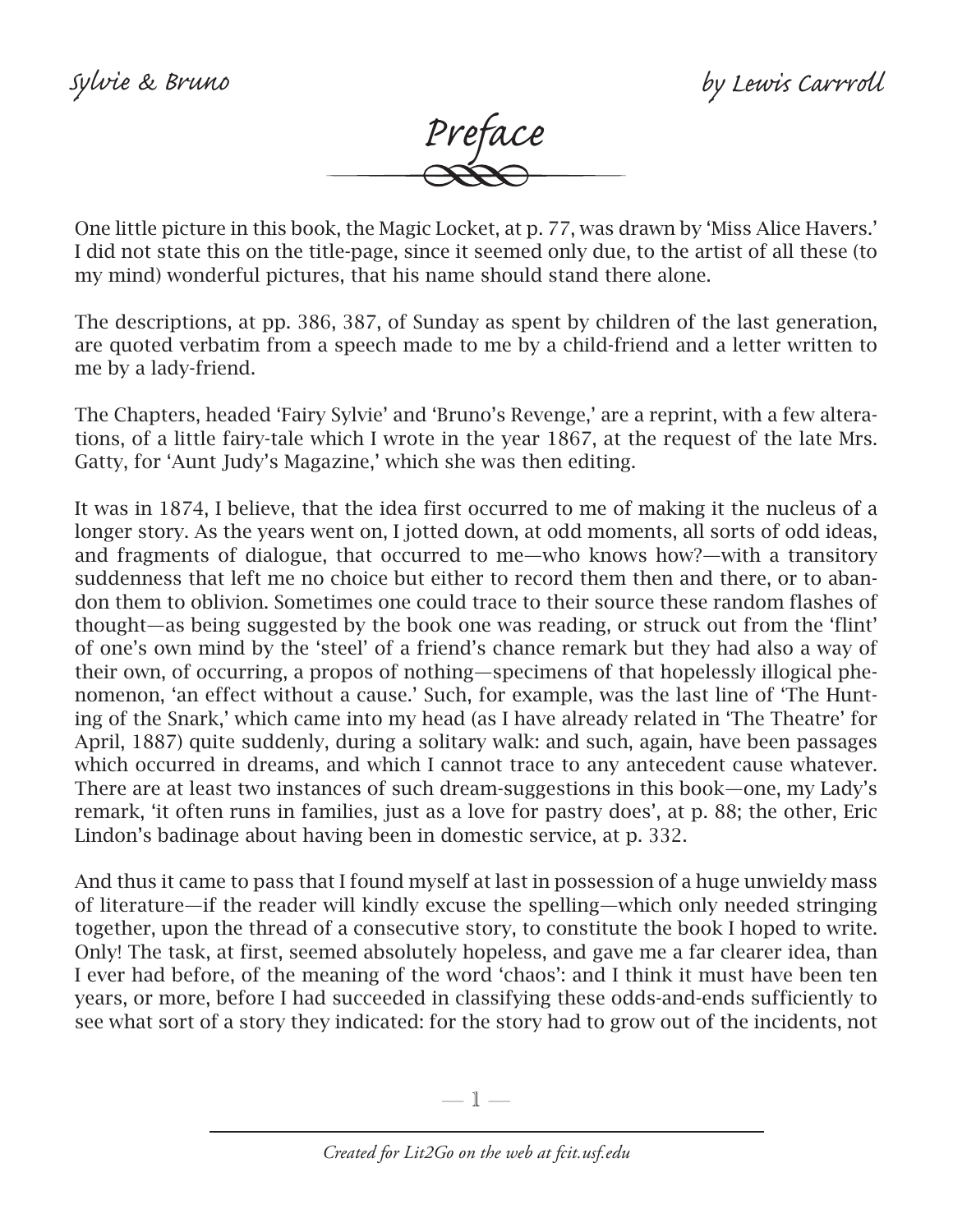the incidents out of the story I am telling all this, in no spirit of egoism, but because I really believe that some of my readers will be interested in these details of the 'genesis' of a book, which looks so simple and straight-forward a matter, when completed, that they might suppose it to have been written straight off, page by page, as one would write a letter, beginning at the beginning; and ending at the end.

It is, no doubt, possible to write a story in that way: and, if it be not vanity to say so, I believe that I could, myself,—if I were in the unfortunate position (for I do hold it to be a real misfortune) of being obliged to produce a given amount of fiction in a given time,—that I could 'fulfil my task,' and produce my 'tale of bricks,' as other slaves have done. One thing, at any rate, I could guarantee as to the story so produced—that it should be utterly commonplace, should contain no new ideas whatever, and should be very very weary reading!

This species of literature has received the very appropriate name of 'padding' which might fitly be defined as 'that which all can write and none can read.' That the present volume contains no such writing I dare not avow: sometimes, in order to bring a picture into its proper place, it has been necessary to eke out a page with two or three extra lines: but I can honestly say I have put in no more than I was absolutely compelled to do.

My readers may perhaps like to amuse themselves by trying to detect, in a given passage, the one piece of 'padding' it contains. While arranging the 'slips' into pages, I found that the passage, which now extends from the top of p. 35 to the middle of p. 38, was 3 lines too short. I supplied the deficiency, not by interpolating a word here and a word there, but by writing in 3 consecutive lines. Now can my readers guess which they are?

A harder puzzle if a harder be desired would be to determine, as to the Gardener's Song, in which cases (if any) the stanza was adapted to the surrounding text, and in which (if any) the text was adapted to the stanza.

Perhaps the hardest thing in all literature—at least I have found it so: by no voluntary effort can I accomplish it: I have to take it as it come's is to write anything original. And perhaps the easiest is, when once an original line has been struck out, to follow it up, and to write any amount more to the same tune. I do not know if 'Alice in Wonderland' was an original story—I was, at least, no conscious imitator in writing it—but I do know that, since it came out, something like a dozen story-books have appeared, on identically the same pattern. The path I timidly explored believing myself to be 'the first that ever burst into that silent sea'—is now a beaten high-road: all the way-side flowers have long

 $-2-$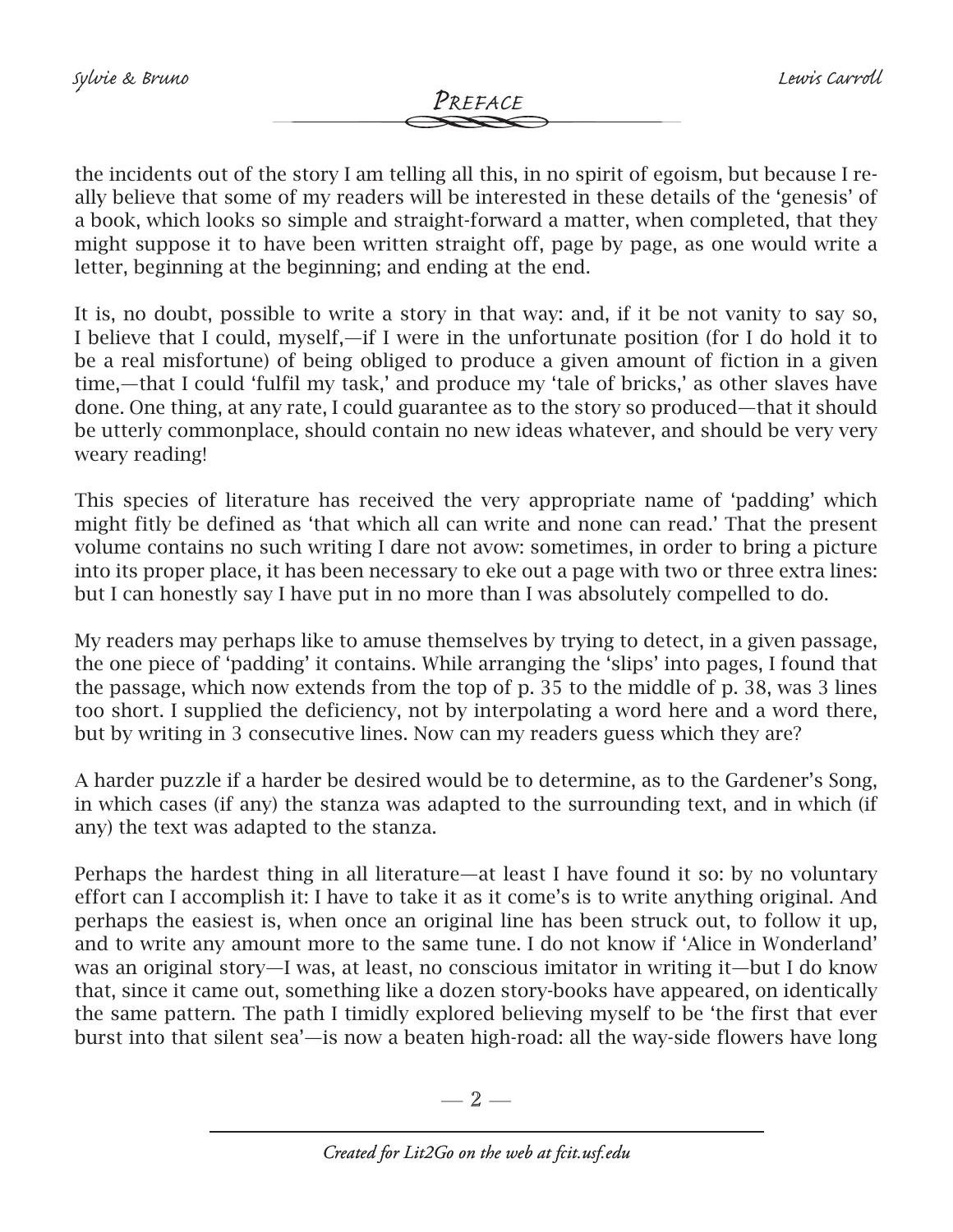## *Preface*

ago been trampled into the dust: and it would be courting disaster for me to attempt that style again.

Hence it is that, in 'Sylvie and Bruno,' I have striven with I know not what success to strike out yet another new path: be it bad or good, it is the best I can do. It is written, not for money, and not for fame, but in the hope of supplying, for the children whom I love, some thoughts that may suit those hours of innocent merriment which are the very life of Childhood; and also in the hope of suggesting, to them and to others, some thoughts that may prove, I would fain hope, not wholly out of harmony with the graver cadences of Life.

If I have not already exhausted the patience of my readers, I would like to seize this opportunity perhaps the last I shall have of addressing so many friends at once of putting on record some ideas that have occurred to me, as to books desirable to be written which I should much like to attempt, but may not ever have the time or power to carry through—in the hope that, if I should fail (and the years are gliding away very fast) to finish the task I have set myself, other hands may take it up.

First, a Child's Bible. The only real essentials of this would be, carefully selected passages, suitable for a child's reading and pictures. One principle of selection, which I would adopt, would be that Religion should be put before a child as a revelation of love no need to pain and puzzle the young mind with the history of crime and punishment. (On such a principle I should, for example, omit the history of the Flood.) The supplying of the pictures would involve no great difficulty: no new ones would be needed: hundreds of excellent pictures already exist, the copyright of which has long ago expired, and which simply need photo-zincography, or some similar process, for their successful reproduction. The book should be handy in size with a pretty attractive looking cover—in a clear legible type—and, above all, with abundance of pictures, pictures, pictures!

Secondly, a book of pieces selected from the Bible—not single texts, but passages of from 10 to 20 verses each—to be committed to memory. Such passages would be found useful, to repeat to one's self and to ponder over, on many occasions when reading is difficult, if not impossible: for instance, when lying awake at night—on a railway-journey—when taking a solitary walk-in old age, when eye-sight is failing of wholly lost—and, best of all, when illness, while incapacitating us for reading or any other occupation, condemns us to lie awake through many weary silent hours: at such a time how keenly one may realise the truth of David's rapturous cry 'O how sweet are thy words unto my throat: yea, sweeter than honey unto my mouth!'

 $-3-$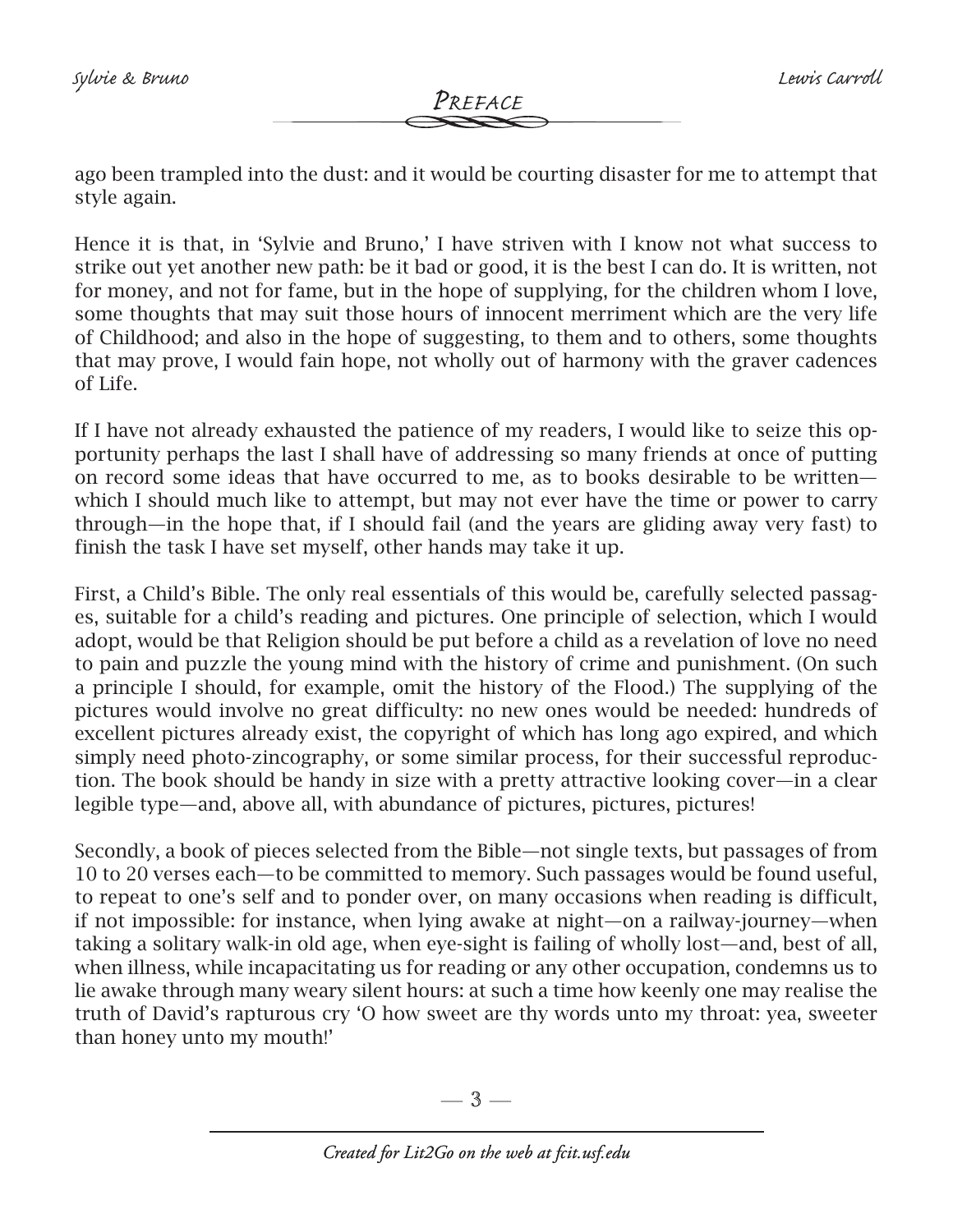I have said 'passages,' rather than single texts, because we have no means of recalling single texts: memory needs links, and here are none: one may have a hundred texts stored in the memory, and not be able to recall, at will, more than half-a-dozen—and those by mere chance: whereas, once get hold of any portion of a chapter that has been committed to memory, and the whole can be recovered: all hangs together.

Thirdly, a collection of passages, both prose and verse, from books other than the Bible. There is not perhaps much, in what is called 'un-inspired' literature (a misnomer, I hold: if Shakespeare was not inspired, one may well doubt if any man ever was), that will bear the process of being pondered over, a hundred times: still there are such passages—enough, I think, to make a goodly store for the memory.

These two books of sacred, and secular, passages for memory—will serve other good purposes besides merely occupying vacant hours: they will help to keep at bay many anxious thoughts, worrying thoughts, uncharitable thoughts, unholy thoughts. Let me say this, in better words than my own, by copying a passage from that most interesting book, Robertson's Lectures on the Epistles to the Corinthians, Lecture XLIX. "If a man finds himself haunted by evil desires and unholy images, which will generally be at periodical hours, let him commit to memory passages of Scripture, or passages from the best writers in verse or prose. Let him store his mind with these, as safeguards to repeat when he lies awake in some restless night, or when despairing imaginations, or gloomy, suicidal thoughts, beset him. Let these be to him the sword, turning everywhere to keep the way of the Garden of Life from the intrusion of profaner footsteps."

Fourthly, a "Shakespeare" for girls: that is, an edition in which everything, not suitable for the perusal of girls of (say) from 10 to 17, should be omitted. Few children under 10 would be likely to understand or enjoy the greatest of poets: and those, who have passed out of girlhood, may safely be left to read Shakespeare, in any edition, 'expurgated' or not, that they may prefer: but it seems a pity that so many children, in the intermediate stage, should be debarred from a great pleasure for want of an edition suitable to them. Neither Bowdler's, Chambers's, Brandram's, nor Cundell's 'Boudoir' Shakespeare, seems to me to meet the want: they are not sufficiently 'expurgated.' Bowdler's is the most extraordinary of all: looking through it, I am filled with a deep sense of wonder, considering what he has left in, that he should have cut anything out! Besides relentlessly erasing all that is unsuitable on the score of reverence or decency, I should be inclined to omit also all that seems too difficult, or not likely to interest young readers. The resulting book

 $-4-$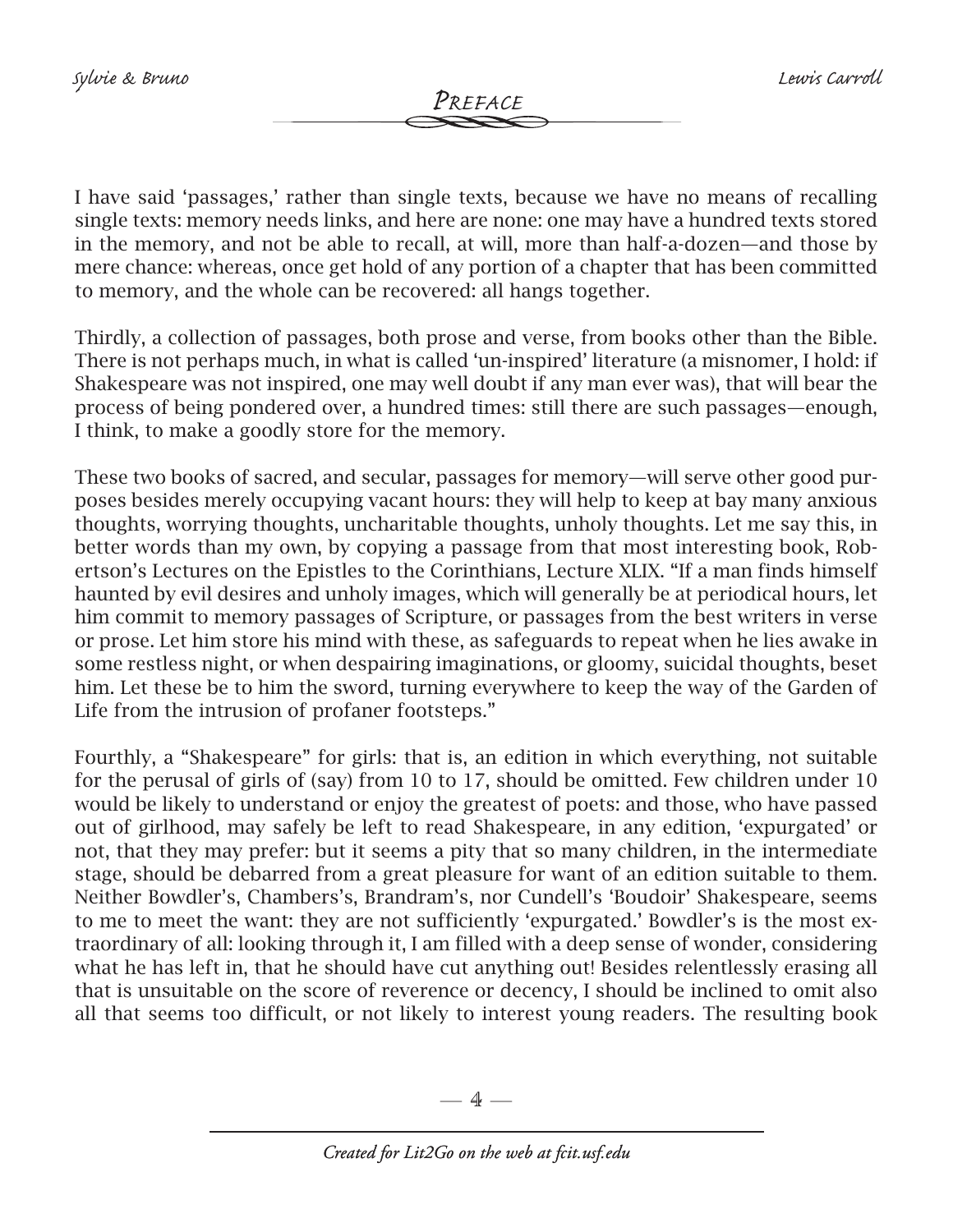might be slightly fragmentary: but it would be a real treasure to all British maidens who have any taste for poetry.

If it be needful to apologize to any one for the new departure I have taken in this story by introducing, along with what will, I hope, prove to be acceptable nonsense for children, some of the graver thoughts of human life—it must be to one who has learned the Art of keeping such thoughts wholly at a distance in hours of mirth and careless ease. To him such a mixture will seem, no doubt, ill-judged and repulsive. And that such an Art exists I do not dispute: with youth, good health, and sufficient money, it seems quite possible to lead, for years together, a life of unmixed gaiety—with the exception of one solemn fact, with which we are liable to be confronted at any moment, even in the midst of the most brilliant company or the most sparkling entertainment. A man may fix his own times for admitting serious thought, for attending public worship, for prayer, for reading the Bible: all such matters he can defer to that 'convenient season', which is so apt never to occur at all: but he cannot defer, for one single moment, the necessity of attending to a message, which may come before he has finished reading this page,' this night shalt thy soul be required of thee.'

The ever-present sense of this grim possibility has been, in all ages,\*

 Note...At the moment, when I had written these words, there was a knock at the door, and a telegram was brought me, announcing the sudden death of a dear friend.

an incubus that men have striven to shake off. Few more interesting subjects of enquiry could be found, by a student of history, than the various weapons that have been used against this shadowy foe. Saddest of all must have been the thoughts of those who saw indeed an existence beyond the grave, but an existence far more terrible than annihilation—an existence as filmy, impalpable, all but invisible spectres, drifting about, through endless ages, in a world of shadows, with nothing to do, nothing to hope for, nothing to love! In the midst of the gay verses of that genial 'bon vivant' Horace, there stands one dreary word whose utter sadness goes to one's heart. It is the word 'exilium' in the wellknown passage

 Omnes eodem cogimur, omnium Versatur urna serius ocius Sors exitura et nos in aeternum Exilium impositura cymbae.

 $-5-$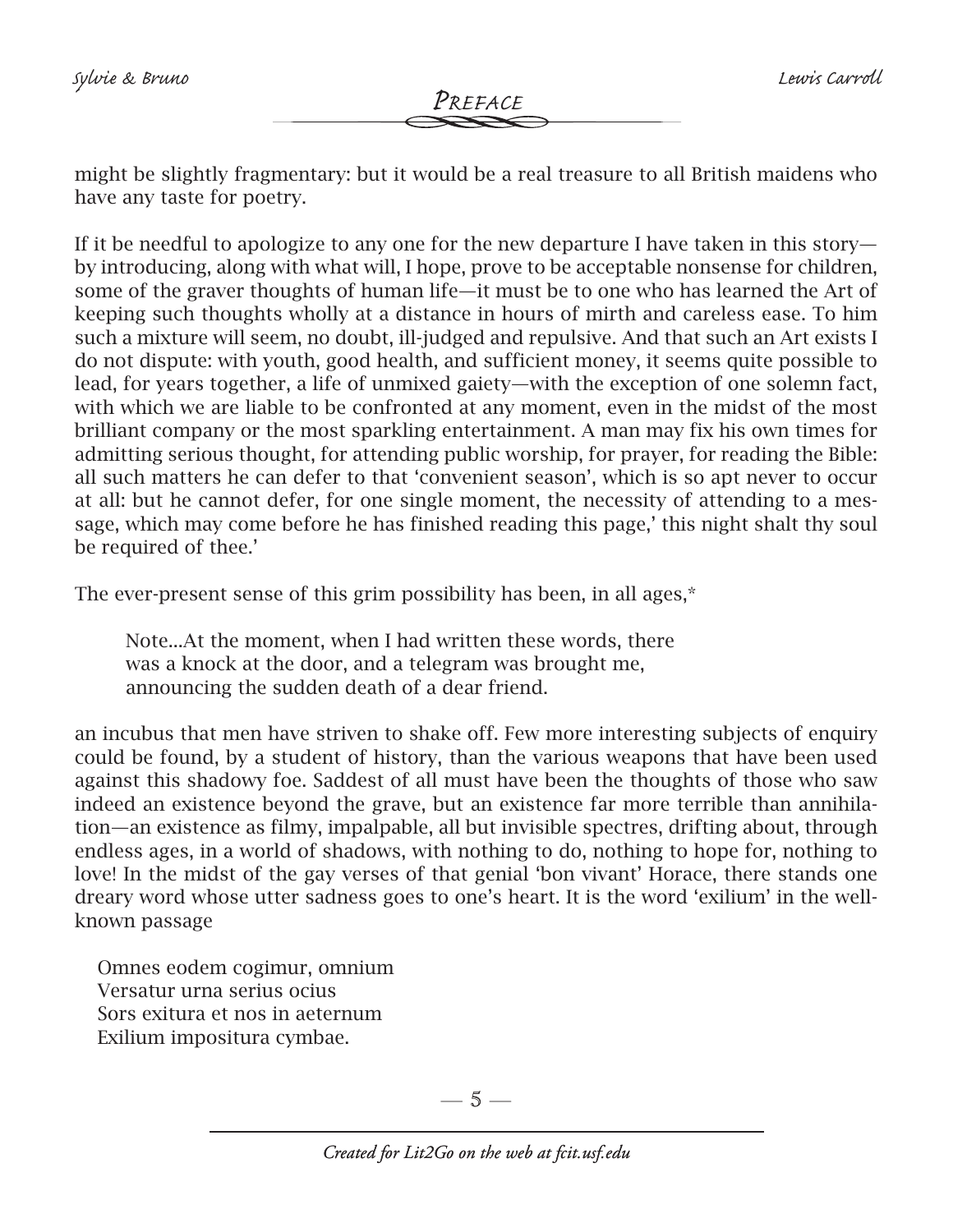*Preface*

Yes, to him this present life—spite of all its weariness and all its sorrow—was the only life worth having: all else was 'exile'! Does it not seem almost incredible that one, holding such a creed, should ever have smiled?

And many in this day, I fear, even though believing in an existence beyond the grave far more real than Horace ever dreamed of, yet regard it as a sort of 'exile' from all the joys of life, and so adopt Horace's theory, and say 'let us eat and drink, for to-morrow we die.'

We go to entertainments, such as the theatre—I say 'we', for I also go to the play, whenever I get a chance of seeing a really good one and keep at arm's length, if possible, the thought that we may not return alive. Yet how do you know—dear friend, whose patience has carried you through this garrulous preface that it may not be your lot, when mirth is fastest and most furious, to feel the sharp pang, or the deadly faintness, which heralds the final crisis—to see, with vague wonder, anxious friends bending over you to hear their troubled whispers perhaps yourself to shape the question, with trembling lips, "Is it serious?", and to be told "Yes: the end is near" (and oh, how different all Life will look when those words are said!)—how do you know, I say, that all this may not happen to you, this night?

And dare you, knowing this, say to yourself "Well, perhaps it is an immoral play: perhaps the situations are a little too 'risky', the dialogue a little too strong, the 'business' a little too suggestive. I don't say that conscience is quite easy: but the piece is so clever, I must see it this once! I'll begin a stricter life to-morrow." To-morrow, and to-morrow, and tomorrow!

 "Who sins in hope, who, sinning, says, 'Sorrow for sin God's judgement stays!' Against God's Spirit he lies; quite stops Mercy with insult; dares, and drops, Like a scorch'd fly, that spins in vain Upon the axis of its pain, Then takes its doom, to limp and crawl, Blind and forgot, from fall to fall."

Let me pause for a moment to say that I believe this thought, of the possibility of death if calmly realised, and steadily faced would be one of the best possible tests as to our going to any scene of amusement being right or wrong. If the thought of sudden death

 $-6-$